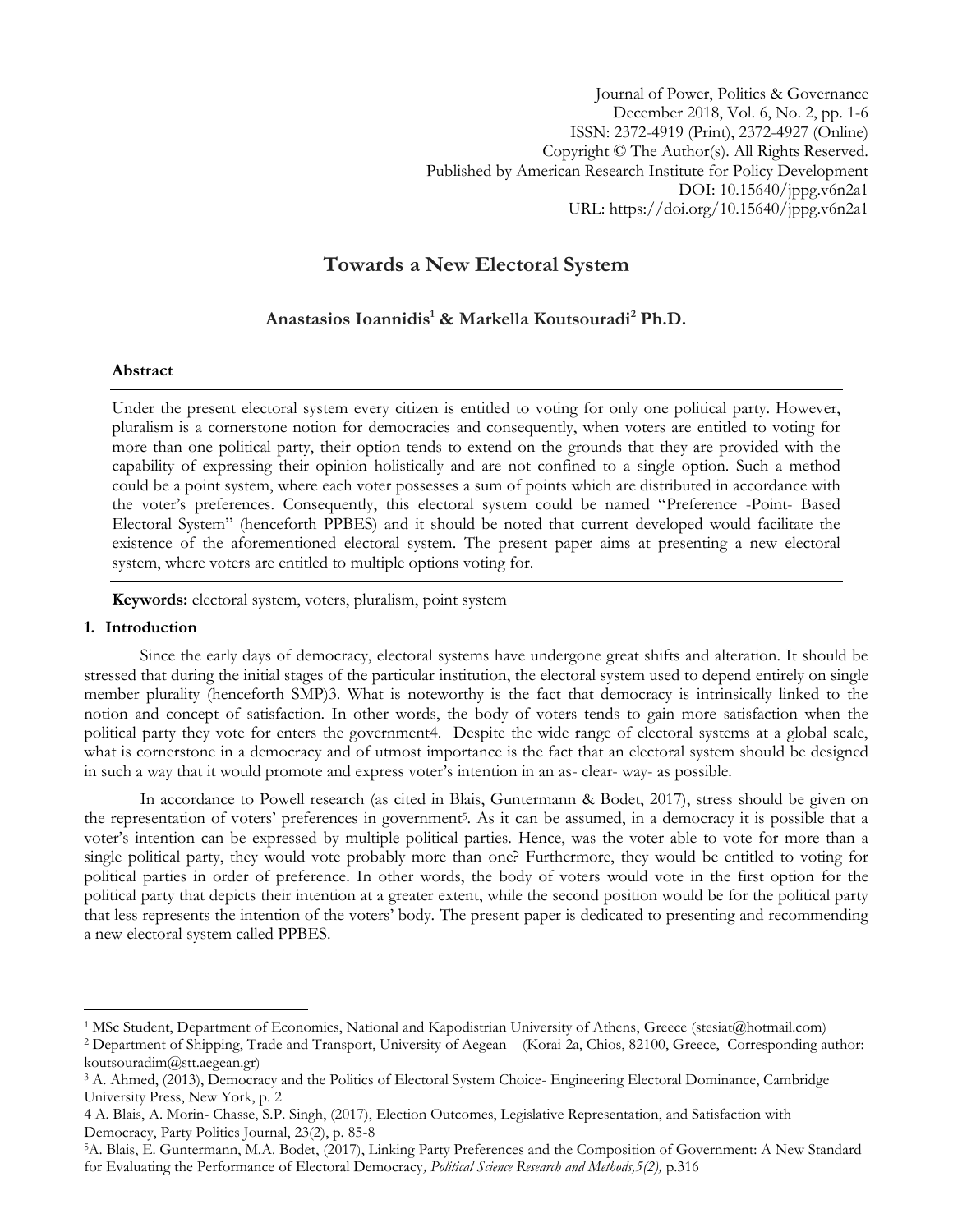As it will be deducted, PPBES would provide the voting body with the opportunity of expressing their voting and political intention much more clearly in light of not being confined to a single option. It can operate in numerous ways as the amount of possible potential option ranges from one to infinity<sup>6</sup>.

### **2. Methodology**

The present paper is not based upon literature review. On the contrary, examples and simple mathematics are utilized in order to facilitate and elaborate further on introducing a newly born idea.

# **3. Preference -Point- Based Electoral System**

## **3.1 Introducing the new system**

For PPBES, each voter should have a sum of points (electoral points). For instance, each candidate shall have 150 points which can be distributed. These points consist each voter's electoral power. The point system is of utmost importance and necessary so that each citizen is entitled to the same political power regardless the amount of the political parties they have voted. For instance, voter U having voted a single political party and voter Z having voted multiple political parties have the same political power as each of them has given 150 points, in a different ratio though. Hence, voter U has given 150 points to political party A, while voter Z, who has political party B as first and political party C as second, has given 100 points to B and 50 points to political party C, 150 points in total. In other words, regardless the amount of the political parties voted, the total amount of points that can be given is designated (in our example 150).

To be more specific, the political party collecting the most points would constitute the political party prevailing over the others. The percentages corresponding each political party would result in accordance with the amount of electorate's points. The comprehension of this statement could be facilitated by the use of an example. In case electorate consists of one million voters and the points accounted for each voter are 150, then the electorate's total electoral power will be 150 million points (150  $\times$  10<sup>6</sup>). If political party A collects 60 million points, political party B collects 45 million, political party C collects 30 million points and political party D collects 15 million points, it is assumable that the ratio of the sum points of each political party to the electorate's total electoral power constitutes the percentage of each party. The table below consists an illustration of the above example.

| Political party | Percentage                                                    |
|-----------------|---------------------------------------------------------------|
|                 | $[(60 \times 10^6) \div (150 \times 10^6)] \times 100 = 40\%$ |
| В               | $[(40 \times 10^6) \div (150 \times 10^6)] \times 100 = 30\%$ |
|                 | $[(30 \times 10^6) \div (150 \times 10^6)] \times 100 = 20\%$ |
|                 | $[(15 \times 10^6) \div (150 \times 10^6)] \times 100 = 10\%$ |

It should be noted that for the sake of simplification there is an implicit assumption of no abstention. Nevertheless, even in case of abstention, the percentage distributing to each political party would result from those participating in elections in the same way as presented in the above example.

## **3.2 Poınts Accountıng For Each Optıon**

The issue arising from the analysis above and needs to be addressed concerns the process in which points will be given to each political party in case that more than one is voted. According to the process to be followed, each succeeding party will receive half points in comparison to the preceding party. In other words, the party of second choice will receive half points of the first-choice party (i.e first choice political party will receive twice the points distributed to the second- choice party). Likewise, the third- choice party will receive half points of the second- choice party and hence, an equation can be formulated:

 $Y = x + 2x + 4x + \dots$ nx (Relation 1), where

Y= points given to each voter (electoral power)

 $x =$  points accounting for the least preferred political party

- $2x =$  points accounting for the penultimate political party
- $n = n<sup>th</sup>$  multiple of 2 for any number of x greater than 1, where  $n \in \mathbb{N}^+$

 $nx =$  points accounting for first-choice political party

Logically, if only one party has been voted for then  $Y=x$ .

 $\overline{a}$ 

<sup>6</sup>It goes without saying that options cannot be ad infinitum due to the finite number of the political parties.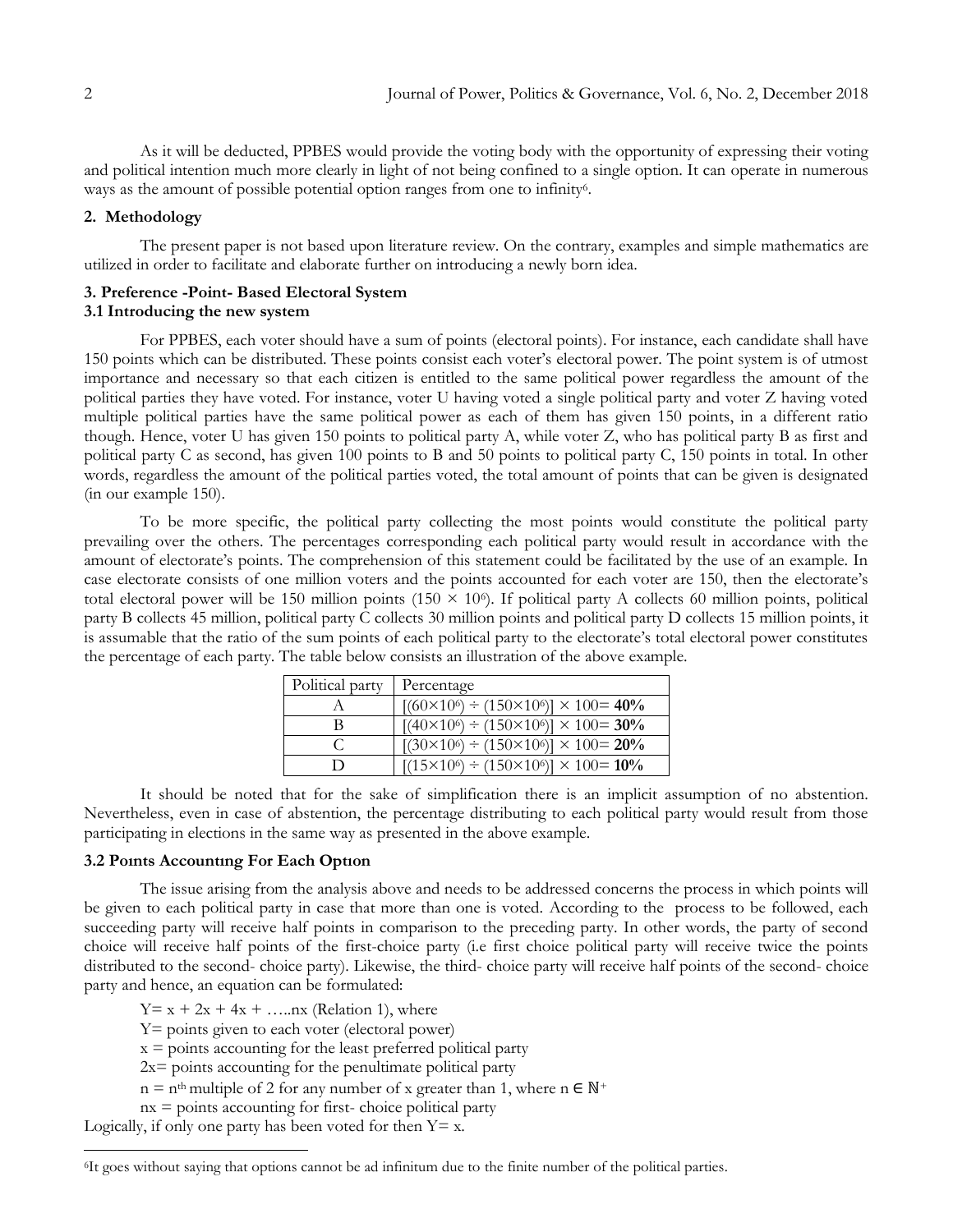The above method is based on the reasoning that if the first political party did not exist, e.g. party A, the voter would vote for as the first the party they voted as the second, e.g. party B. In other words, a voter who voted for two parties, party A as number one and party B as number two, would vote only for party B if party A did not exist. The same applies also between the 2nd and 3rd party, if the party that was voted as the second one did not exist, the voter would vote as second the one that they voted to be the third. The same applies to every position accordingly, that is, 3rd and 4th, 4th and 5th and so on.

This method ensures that the party which was voted by someone as the first one will get most of the points in comparison to the total amount of points of the rest of the parties. This is important because the first party gets more than **50% of the voter's points** and this reflects his main preference. The first party has to maintain the majority of the points since it is the first option. The points it gets should not be less than the points of all the other parties as a whole, as the other parties constitute alternative options. It would not make sense if the party someone voted as the first one, that is, their first dominant choice, concentrated less electoral power than their alternative choices. This would be against democracy. **Since a party was voted as the first one, by a voter, it should take the majority of points, irrespective of the number of parties voted afterwards**.

#### **3.3 Defining total points (electoral power)**

The next issue has to do with the total points of each citizen. To define the points, we should first define the number of political parties that can be voted by the citizens. In other words, the total number of a citizen's points is different if they can vote for three parties, different if they can vote for four, and so on. The reason for this is purely mathematical. The aim is to avoid points with decimal digits, which in some cases may be irrational numbers (numbers with infinite decimal digits). This would first of all make collecting points difficult for every party and secondly, if there were an irrational number, the point collection would not be accurate. This last phrase is explained below with an example.

Suppose that there are two voters, U and Z, who can vote for up to 3 parties and their electoral power amounts to 150 points. Suppose that U votes for one party, let us say party A, and Z votes for 3 parties, let us say party B as the first, party C as the second and party D as the third.

From **Relation 1** it is derived that the points voter U will give to the sole political party they voted for amount to: **x=150**

#### For Z respectively the following applies: **x+2x+4x=150=> 7x=150=> x≈21.4286**

l

where x are the points that correspond to party D, namely the political party that was voted as the last one among the three. As we can see, number 21.4286 is not an easy number to collect points. In fact, the result of the division 150÷7 is a 13-digit number (21.4285714285714). It is definitely not easy to count the points using numbers with 13 or more decimal digits. So, in our example, the third chosen party, that is party D, will get **21.4285714285714 points**, the second chosen party, namely party C will get, 21.4285714285714×2= **42.8571428571429** points and finally the first chosen party, that is party B, will get 42.8571428571429×2= **85.7142857142857** points (it is necessary that 21.4285714285714+ 42.8571428571429+ 85.7142857142857= 150). The points of every party can be shown in the table below.

| Political Party | Points           |
|-----------------|------------------|
|                 | 150              |
|                 | 85.7142857142857 |
|                 | 42.8571428571429 |
|                 | 21.4285714285714 |

Precise counting of the points is impossible when there are irrational numbers, since it is not feasible to count infinite decimal digits. In such a case the total number of points given by a voter differs from the one they are entitled  $\mathrm{to}^7$ .

<sup>&</sup>lt;sup>7</sup>If the electoral power is 100 points and one voter votes for two parties then the second party he chose will get  $100\div 3=$ 33.333…….. points, the result is an irrational number and full recording of points becomes impossible. The same applies to the points of the first party (33.333……×2= 66.666…..). So if we add 33.3333+66.6666= 99.9999 points. But 99.9999≠100, so the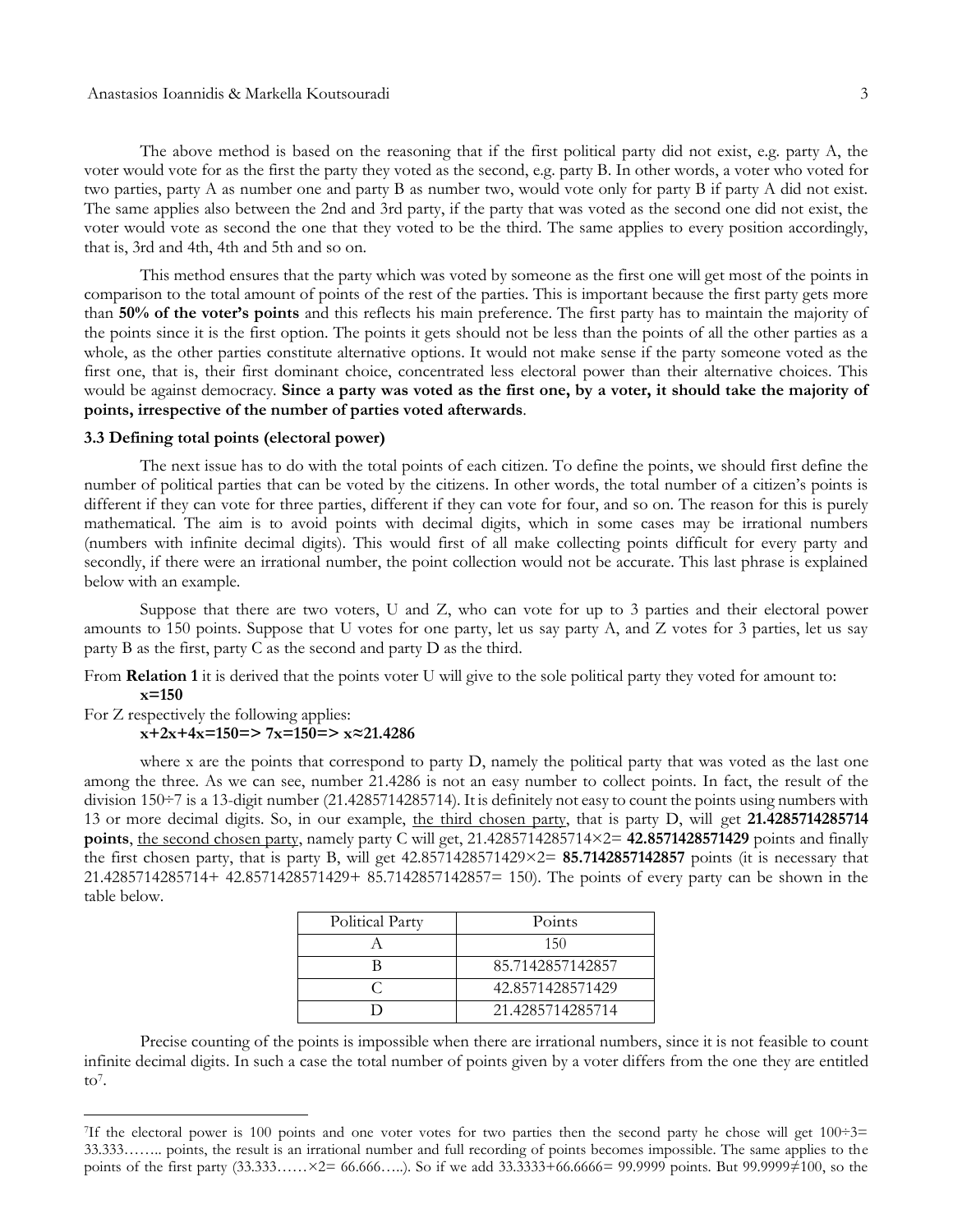So, for the aforementioned reasons, the number of political parties that someone can vote for must be defined first, and then we can define the electoral power. In the example, where 3 parties can be voted for, the electoral power of every voter could correspond to 21 points. These points do not have decimal results.

Voter Z would give  $x+2x+4x=21 \Rightarrow 7x=21 \Rightarrow x=3$  points to party D, which was voted third. Accordingly, 3×2=6 points to party C, which was voted second, and 6×2=12 points to party B, which was voted first. Respectively, voter U would give 21 points to party A which is the only one they voted. The points that each party collected can be shown in the table below.

| Political Party | Points |
|-----------------|--------|
|                 |        |
|                 |        |
|                 |        |
|                 |        |

Basically, contrary to 150 points, counting with 21 points is easier and more accurate. It should be noted that the 21 points constitute "good" electoral power when voters can vote for up to 3 parties. If they can choose more parties, then there will not always be whole numbers in points, similarly to 150 which results in decimal numbers with 3 parties. We basically want a total number of points, for the number of options we have set, which always results in a whole number for every possible choice.

Finding this number is achieved by using the Least Common Multiple (LCM). If we want every voter to select up to two parties then we get  $x+2x=Y$ . In this case we have to find the LCM of 3 which is found by  $x+2x=3x$ . Number 3 is a factor of x if we add all the xs. Obviously, the LCM of 3 is 3, so the points of a citizen will be 3. If we want every voter to be able to select up to three parties, then we get  $x+2x+4x=Y$ . In this case we have to find the LCM of two numbers, 3 and 7. Number 3 because when the voter votes for two parties, instead of three, the relationship  $x+2x=Y$  applies. Number 7 because when the voter votes for three parties the relationship  $x+2x+4x=Y$ applies. The LCM of these two numbers, 3 and 7, is 21, and as a consequence a citizen will have 21 points. Respectively, if we want every voter to select up to four parties, then we get  $x+2x+4x+8x=Y$ . In this case we have to find the LCM of three numbers, 3, 7 and 15. Number 3 because when the voter votes for two parties instead of four, the relationship  $x+2x=Y$  applies. Number 7 because when the voter votes for three parties, instead of four, the relationship  $x+2x+4x=Y$  applies. Number 15 because when the voter votes for four parties the relationship  $x+2x+4x+8x=Y$  applies. The LCM of these numbers, 3, 7 and 15, is 105, and as a consequence the points a citizen will have will be 105. The points the voters will have for a number of possible options between 2 and 7 political parties are presented in the table below using the LCM method.

| Number of options | Points(LCM) | Relation                         |
|-------------------|-------------|----------------------------------|
|                   |             | $x+2x=3$                         |
|                   | 21          | $x+2x+4x=21$                     |
|                   | 105         | $x+2x+4x+8x=105$                 |
|                   | 3255        | $x+2x+4x+8x+16x=3255$            |
|                   | 9765        | $x+2x+4x+8x+16x+32x=9765$        |
|                   | 1240155     | $x+2x+4x+8x+16x+32x+64x=1240155$ |

#### **4. Implementation of the electoral system**

 $\overline{\phantom{a}}$ 

It is worth pointing out the fact that current information systems enable the implementation and application of the Preference -Point- Based Electoral System. Such an electoral system could operate with the assistance of barcodes. To be more specific, each political party would correspond to a code (id code) of a central data base. During the count of votes, each voter's option would be scanned and registered in the corresponding code of the data basis. Simultaneously, the points corresponding to the political party would be registered as well.

voter gave a different number of points than the one he is entitled to. In fact because 100>99.9999 the voter has less electoral power than the one he is entitled to.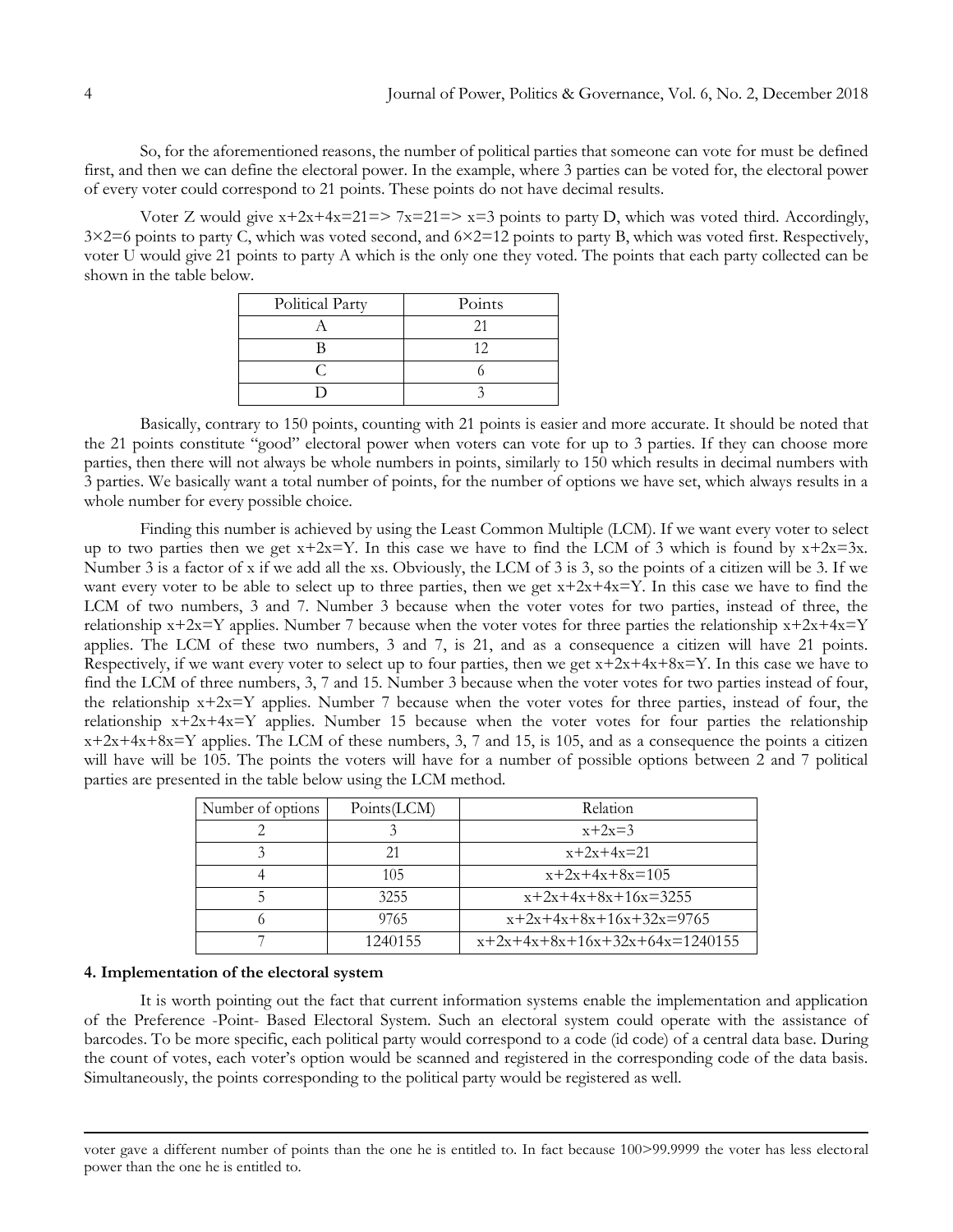For instance, during the count of vote's procedure, in case that voter U has voted for the political party A, their ballot paper would be scanned and automatically the points corresponding to the political party A would be registered in a data base. This will also apply to voter Z having voted three political parties, political party B as first, political party C as second, and political party D as third option. During the count of votes procedure, the ballot paper would be scanned and the points corresponding to the political parties B, C, D would be registered according to the sequence and the amount of options.

It should be stressed that this way other essential data could be recorded as well. For example, it could be shown how many political parties have been voted for on average, which political parties have been voted as first or second options multiple times, how options have been combined and if parties with similar ideology have been voted for. Such data would be useful not only for the political parties and political analysts but for the citizens as well.

#### **5. Feasible implementation**

 $\overline{a}$ 

Similarly to a number of current electoral systems, in the Preference -Point- Based Electoral System the voters could use ballpoint papers as well. This particular ballpoint papers would include what is currently included in a conventional ballpoint paper such as the name and the logos<sup>8</sup>. However, in addition to the aforementioned elements, a sticker with the code of the political party would be also comprehended. In other words, this sticker would function as a barcode. For reasons of convenience and in order misunderstanding to be avoided, it is suggested that the barcode sticker should also contain the name and the logo of the political party it stands for.

When the voter reaches the voting station, apart from the ballpoint paper and the envelope, they would be given an additional sheet of paper. In this paper, which we are going to name *form of political preference statement*, the voter would register the political party they wish in order of preference. Furthermore, in order any attempt of distortion to be avoided, the competent authority of holding elections would have already integrated a unique id number in the *form of political preference statement*. Consequently, the same *form of political preference statement* could not be registered twice. In case that the same id number is scanned more than once, the options would not be recorded in the data base. Below an indicative form of political preference statement is presented.



According to the above form of political preference statement, the voter is entitled to five options. In particular, being given the form, the voter would stick the sticker from the political party's ballpoint paper in the desirable position. Their first choice would be fitted in position "OPTION 1" and the other options would succeed accordingly. Having completed the form of political preference statement, the voter would put it in the envelope and cast in the ballot box. When voting has finished, the forms of political preference statement would be scanned and the results would be casted in a central data base. This way the vote counting would be less time- consuming, the likelihood of a mistake would be reduced, and the possibility of vote distortion would be considerably minimized.

<sup>8</sup>Traditionally in a ballpoint paper the names of the candidates are enlisted. However, for simplicity reasons this step is skipped.